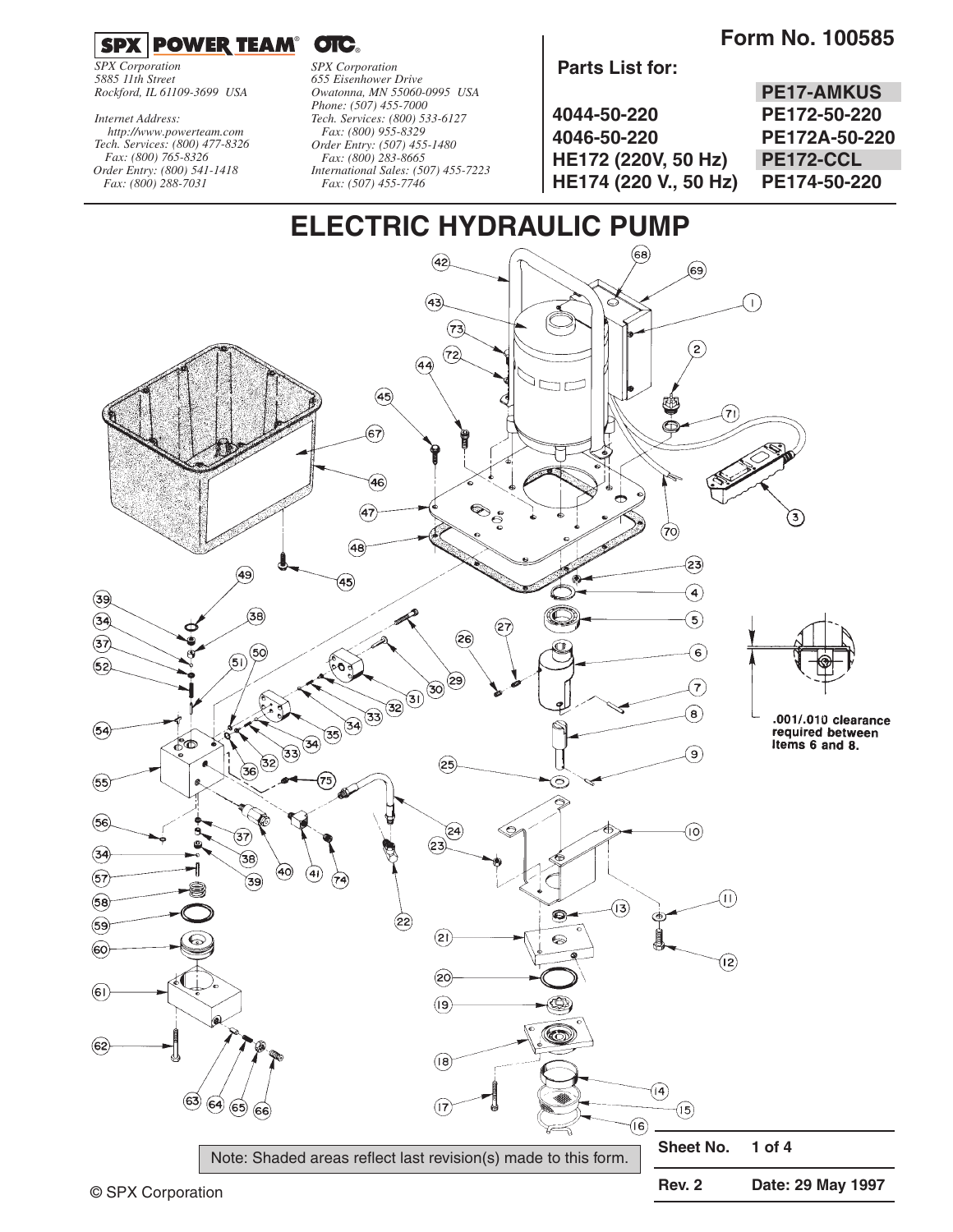| <b>Item</b><br>No. | <b>Part</b><br>No. | No.<br>Req'd   | <b>Description</b>                                                           |
|--------------------|--------------------|----------------|------------------------------------------------------------------------------|
| 1                  | 11141              | 4              | Self-Tapping Screw (#6-20 X 3/8 Lg.)                                         |
| 2                  | 20937              | 1              | Filler/Vent Plug                                                             |
|                    | <b>†27142</b>      | 1              | Filler/Vent Plug                                                             |
| 3                  | 25017              | $\mathbf{1}$   | Remote Hand Switch Assembly (See Back sheet 4 of 4)                          |
| 4                  | 209798             | 1              | <b>Retaining Ring</b>                                                        |
| 5                  | 209805             | 1              | <b>Ball Bearing</b>                                                          |
| 6                  | 45596              | 1              | Eccentric                                                                    |
| $\overline{7}$     | 10973              | 1              | <b>Slotted Spring Pin</b>                                                    |
| 8                  | 304835             | 1              | <b>Drive Shaft</b>                                                           |
| 9<br>10            | 209794<br>52174    | 1<br>1         | <b>Gerotor Drive Pin</b><br><b>Pump Mounting Bracket</b>                     |
| 11                 | 10258              | 4              | Washer                                                                       |
| 12                 | 213663             | $\overline{4}$ | Screw (3/8-16 UNC X 1" Lg.; Torque to 230/250 in. lbs.)                      |
| 13                 | *304830            | 1              | Seal                                                                         |
|                    | <b>†250156</b>     | 1              | Seal                                                                         |
| 14                 | 21846              | 1              | <b>Filter Support</b>                                                        |
| 15                 | 21608              | 1              | Filter                                                                       |
| 16                 | 11461              | 1              | Clamp Ring                                                                   |
| 17                 | 10854              | $\mathbf{2}$   | Cap Screw (1/4-20 UNC X 1-3/4 Lg.; Torque to 60/80 in. lbs.)                 |
| 18                 | 61169              | 1              | Lower Gerotor Housing                                                        |
|                    | 45912              | $\mathbf{1}$   | Lower Gerotor Housing (For PE17-AMKUS)                                       |
| 19                 | 304826             | 1              | Gerotor Set                                                                  |
| 20                 | *10922             | 1              | O-ring (2-1/8" X 1-15/16" X 3/32)                                            |
|                    | †250158            | 1              | O-ring (2-1/8" X 1-15/16" X 3/32)                                            |
| 21                 | 61170<br>45913     | 1<br>1         | <b>Upper Gerotor Housing</b><br>Upper Gerotor Housing (For PE17-AMKUS)       |
| 22                 | 14440              | 1              | <b>Swivel Elbow Fitting</b>                                                  |
| 23                 | 10199              | 4              | Nut                                                                          |
| 24                 | 304819             | 1              | <b>Hose Assembly</b>                                                         |
| 25                 | 12595              | 1              | <b>Brass Washer</b>                                                          |
| 26                 | 10519              | 1              | Set Screw (1/4-20 UNC X 3/8 Lg.; Torque to 60/80 in. lbs.)                   |
| 27                 | 10136              | 1              | Set Screw (1/4-20 X 1/4 Lg.; Torque to 60/80 in. lbs.                        |
| 29                 | 10022              | 4              | Cap Screw (1/4-20 UNC X 1-1/2" Lg.; Torque to 110/130 in. lbs.)              |
| 30                 | 304820             | 1              | <b>High Pressure Piston</b>                                                  |
| 31                 | 45560              | 1              | Piston Block                                                                 |
| 32                 | 24549              | 2              | <b>Valve Guide</b>                                                           |
| 33                 | *10445             | 2              | Compression Spring (5/32 O.D. X 3/4 Lg.)                                     |
| 34<br>35           | *12223             | 4<br>1         | Ball<br><b>Check Block</b>                                                   |
| 36                 | 45559<br>*14763    | 1              | O-ring (7/16 X 5/16 X 1/16)                                                  |
|                    | †13472             | 1              | O-ring (7/16 X 5/16 X 1/16)                                                  |
| 37                 | *10442             | 2              | Copper Washer                                                                |
| 38                 | *209787            | 2              | Replaceable Seat                                                             |
| 39                 | 209797             | 2              | Hollow Lock Screw (7/16-20 UNF-3A; Torque to 110/130 in. lbs.)               |
| 40                 | 21278              | 1              | Relief Valve Assembly (Set at 10,100/10,700 PSI)                             |
|                    | 21278-6            | $\mathbf{1}$   | Low Pressure Relief Valve (For PE17-AMKUS, Set at 600/640 PSI)               |
|                    | 207975-105         | 1              | Relief Valve (For PE172-CCL; 10,500 PSI)                                     |
| 41                 | 19463              | 1              | <b>Tee Fitting</b>                                                           |
| 42                 | 47492              | 1              | Handle                                                                       |
| 43                 | 58196WH2           | 1              | <b>Electric Motor</b>                                                        |
|                    | 250313             | $\mathbf{1}$   | Electric Motor (For PE17-AMKUS; includes toggle switch and                   |
| 44                 | 10030              | 1              | power cord)<br>Cap Screw (5/16-18 UNC X 3/4 Lg.; Torque to 220/240 in. lbs.) |
| 45                 | 209799             | 14             | Self-Tapping Screw (1/4-10 X 7/8 Lg.; For plastic reservoir)                 |
| 46                 | 61165              | 1              | Reservoir                                                                    |
|                    |                    |                |                                                                              |

Note: Shaded areas reflect last revision(s) made to this form.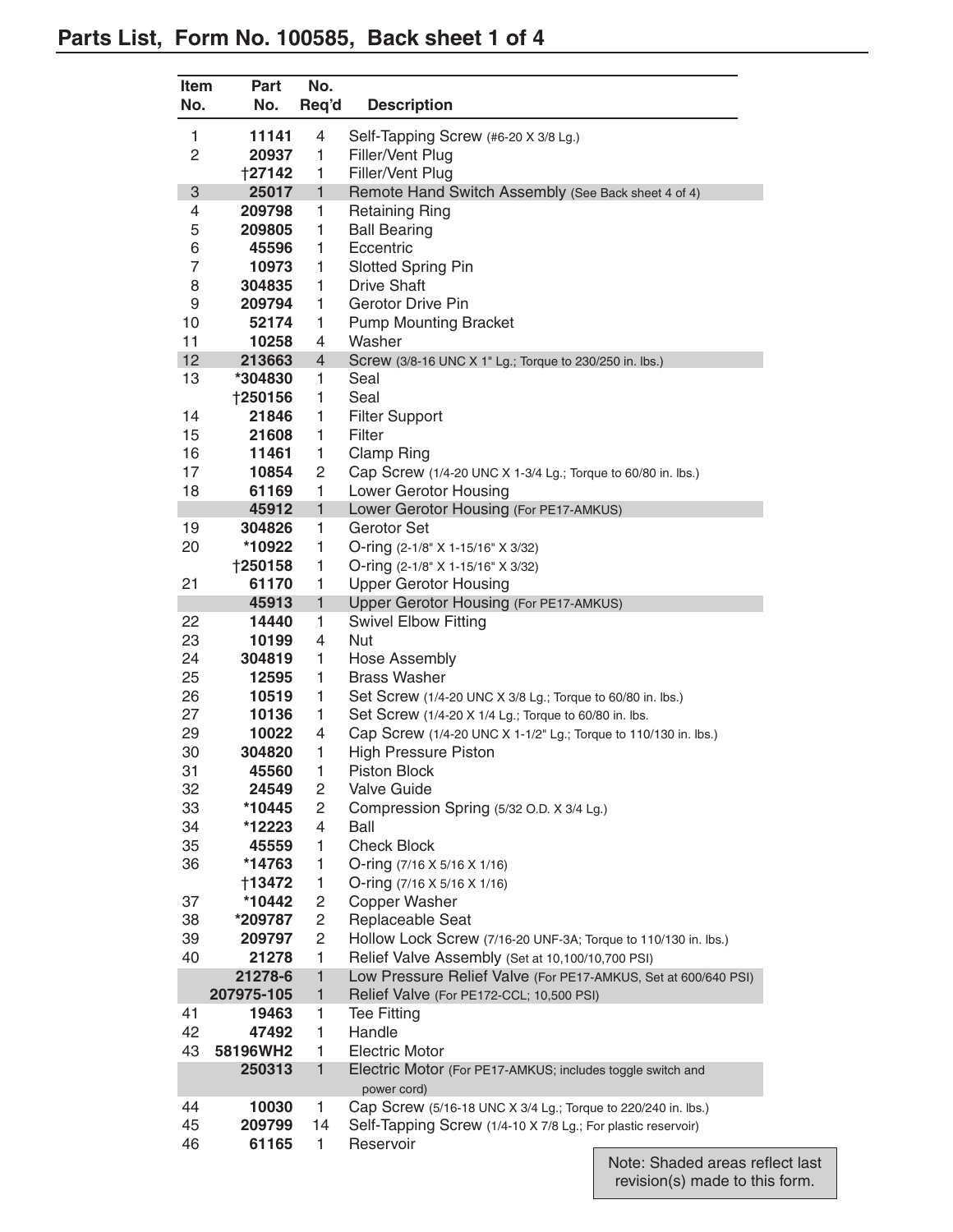| <b>Item</b><br>No. | <b>Part</b><br>No.                                                  | No.<br>Req'd   | <b>Description</b>                                            |               |  |                          |
|--------------------|---------------------------------------------------------------------|----------------|---------------------------------------------------------------|---------------|--|--------------------------|
| 47                 | 61166BK2                                                            | 1              | <b>Cover Plate</b>                                            |               |  |                          |
| 48                 | *40164                                                              | 1              | <b>Cover Gasket</b>                                           |               |  |                          |
| 49                 | *10273                                                              | 1              | O-ring (13/16 X 5/8 X 3/32)                                   |               |  |                          |
|                    | <b>†250157</b>                                                      | 1              | O-ring $(13/16 \times 5/8 \times 3/32)$                       |               |  |                          |
| 50                 | *10265                                                              | 1              | O-ring $(5/16 \times 3/16 \times 1/16)$                       |               |  |                          |
|                    | †17714                                                              | 1              | O-ring $(5/16 \times 3/16 \times 1/16)$                       |               |  |                          |
| 51                 | 12149                                                               | 1              | Dowel Pin                                                     |               |  |                          |
| 52                 | *16057                                                              | 1              | <b>Compression Spring</b>                                     |               |  |                          |
| 54                 | 209795                                                              | 1              | <b>Outlet Ball Stop</b>                                       |               |  |                          |
| 55                 | 61167                                                               | 1              | <b>Check Body</b>                                             |               |  |                          |
| 56                 | *10266                                                              | 1              | O-ring $(3/8 \times 1/4 \times 1/16)$                         |               |  |                          |
|                    | †17715                                                              | 1              | O-ring $(3/8 \times 1/4 \times 1/16)$                         |               |  |                          |
| 57                 | 211843                                                              | 1              | Dowel Pin (Loctite pin in piston hole with radius end out)    |               |  |                          |
| 58                 | *16346                                                              | 1              | Compression Spring (1" O.D. X 7/8 Lg.)                        |               |  |                          |
| 59                 | *10283                                                              | 1              | O-ring $(2" X 1-5/8 X 3/16)$                                  |               |  |                          |
|                    | †250159                                                             | 1              | O-ring (2" X 1-5/8 X 3/16)                                    |               |  |                          |
| 60                 | 46063                                                               | 1              | Auto. Valve Piston                                            |               |  |                          |
| 61                 | *52167                                                              | 1              | Auto. Valve Block                                             |               |  |                          |
| 62                 | 13037                                                               | 2              | Cap Screw (1/4-20 UNC X 2" Lg.; Torque to 40/50 in. lbs.)     |               |  |                          |
| 63                 | 15156                                                               | 1              | Dowel Pin (Tapered end toward spring.)                        |               |  |                          |
|                    | 211170                                                              | 1              | Dowel Pin (For PE17-AMKUS; Tapered end toward threaded plug.) |               |  |                          |
| 64                 | *11221                                                              | 1              |                                                               |               |  |                          |
|                    | 10386                                                               | 1              | Compression Spring (1/4 O.D. X 1" Lg.)<br>Locknut             |               |  |                          |
| 65                 |                                                                     |                |                                                               |               |  |                          |
| 66                 | 29786                                                               | 1              | <b>Adjusting Screw</b>                                        |               |  |                          |
|                    | 10047                                                               | $\mathbf{1}$   | Adjusting Screw (For PE17-AMKUS)                              |               |  |                          |
| 67                 | 304840                                                              | 2              | Trade Name Decal (For 4044-50-220)                            |               |  |                          |
|                    | 304841                                                              | 2              | Trade Name Decal (For PE Series)                              |               |  |                          |
|                    | 305101                                                              | 2              | Trade Name Decal (For HE172)                                  |               |  |                          |
|                    | 305257                                                              | 2              | Trade Name Decal (For HE174)                                  |               |  |                          |
|                    | 307137                                                              | 2              | Trade Name Decal (For 4046-50-220)                            |               |  |                          |
| 68                 | 17782                                                               | 1              | Snap Button                                                   |               |  |                          |
| 69                 | 42576WH2                                                            | 1              | <b>Control Box Cover</b>                                      |               |  |                          |
| 70                 | 12293                                                               | 1              | Power Cord                                                    |               |  |                          |
| 71                 | 200415                                                              | 1              | <b>Rubber Seal</b>                                            |               |  |                          |
|                    | +17723                                                              | 1              | Rubber Seal                                                   |               |  |                          |
| 72                 | 10245                                                               | 2              | Lockwasher                                                    |               |  |                          |
| 73                 | 10009                                                               | $\overline{2}$ | Cap Screw (1/4-20 UNC X 3/4 Lg.; Torque to 60/80 in. lbs.)    |               |  |                          |
| 74                 | 10427                                                               | 1              | Pipe Plug (1/8 NPTF)                                          |               |  |                          |
| 75                 | 15130                                                               | 1              | Pipe Plug (1/16 NPTF)                                         |               |  |                          |
|                    |                                                                     |                | PARTS INCLUDED BUT NOT SHOWN                                  |               |  |                          |
|                    | *200188                                                             | 1              | <b>Warning Decal</b>                                          |               |  |                          |
|                    | †11278                                                              | 1              | <b>Tube Elbow</b>                                             |               |  |                          |
|                    | <b>†15061</b>                                                       | 1              | <b>Male Connector</b>                                         |               |  |                          |
|                    | †251229                                                             | 1              | Oil Line                                                      |               |  |                          |
|                    | †250328                                                             | 1              | Decal (EPR Seals)                                             |               |  |                          |
|                    | 351060                                                              | 1              | Gasket (Between motor and cover plate)                        |               |  |                          |
|                    | 10020                                                               | 3              | Cap Screw (1/4-20 X 1-1/4" Lg.; For PE17-AMKUS)               |               |  | Note: Shaded areas       |
|                    | 18969                                                               | 1              | Tee Fitting (For PE17-AMKUS)                                  |               |  | reflect last revision(s) |
|                    | 211594<br>2<br>Rubber Bumper (For PE17-AMKUS)<br>made to this form. |                |                                                               |               |  |                          |
|                    | Seal Washer (For PE172-CCL)<br>250607<br>2                          |                |                                                               |               |  |                          |
|                    | 25600-1                                                             | 1              | Cylinder Half Coupler (For PE172-CCL)                         |               |  |                          |
|                    | 9040                                                                | 1              | Gauge (10,000 PSI; For PE172-CCL)                             |               |  |                          |
|                    | 9670<br>9797                                                        | 1<br>1         | Tee Fitting (For PE172-CCL)<br>Dust Cap (For PE172-CCL)       | Sheet No.     |  | 2 of 4                   |
|                    |                                                                     |                |                                                               | <b>Rev. 2</b> |  | Date: 29 May 1997        |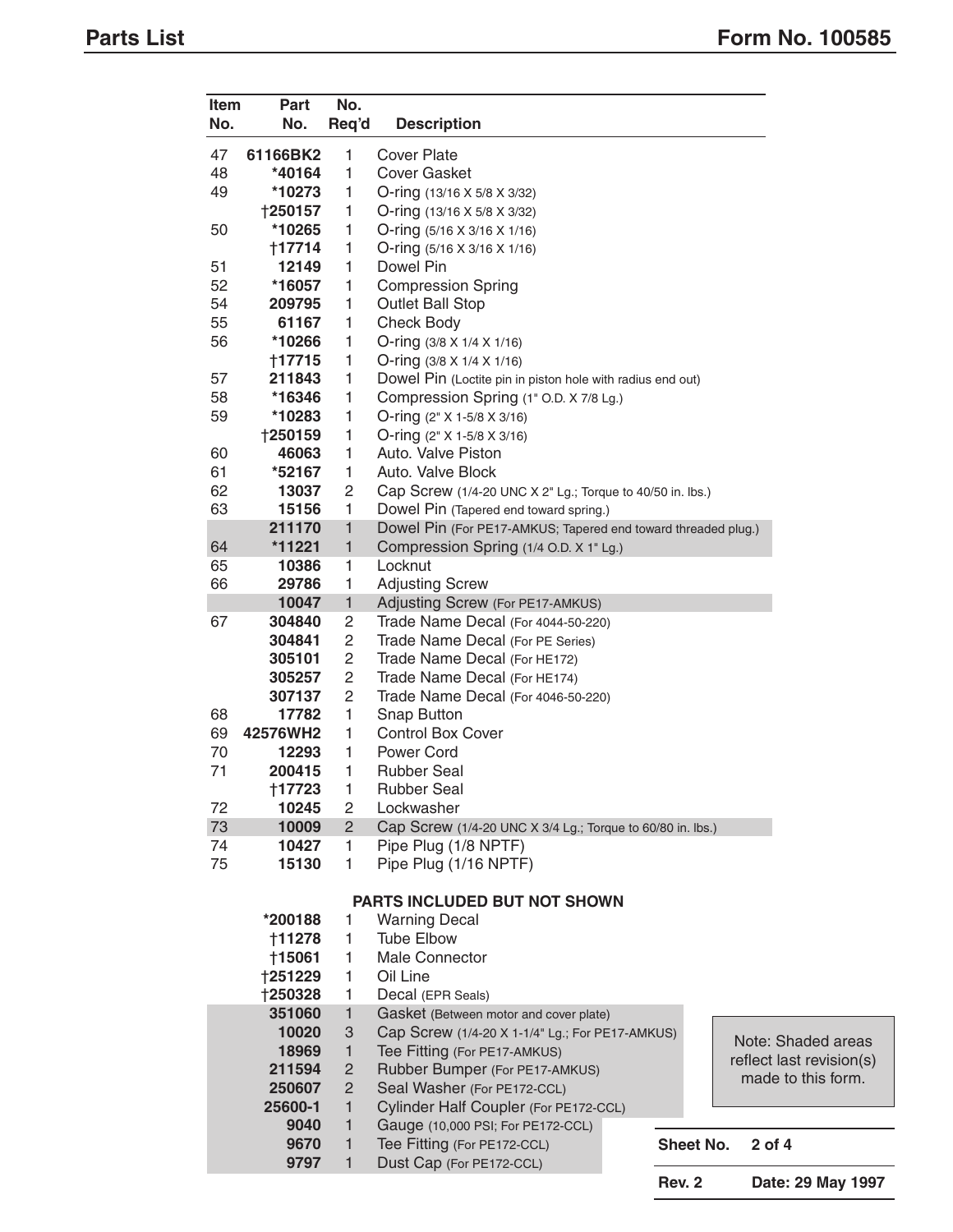## **OPTIONAL VALVE ASSEMBLIES**

**4-Way Tandem Center Directional Valve**



| <b>Item</b><br>No. | <b>Part</b><br>No. | No.<br>Reg'd | <b>Description</b>                    | <b>Item</b><br>No. | <b>Part</b><br>No. | No.<br>Rea'd | <b>Description</b>                  |
|--------------------|--------------------|--------------|---------------------------------------|--------------------|--------------------|--------------|-------------------------------------|
|                    | 9500               |              | 4-Way Valve Ass'y                     |                    | *200395            |              | Gasket                              |
|                    |                    |              | (See Form No. 100623)                 | 8                  | $•*10442$          |              | Copper Washer                       |
| 2                  | $•*10268$          |              | O-ring $(1/2 \times 3/8 \times 1/16)$ | 9                  | •*209787           |              | Replaceable Seat                    |
|                    | <b>+17716</b>      | 2            | O-ring $(1/2 \times 3/8 \times 1/16)$ | 10                 | $•*12223$          |              | <b>Steel Ball</b>                   |
| 3                  | $•*11863$          |              | Backup Washer                         | 11                 | 209797             |              | Hollow Lock Screw (7/16-20          |
| 4                  | 209809             |              | Coupling                              |                    |                    |              | UNF-3A; Torque to 110/130 in. lbs.) |
| 5                  | 10030              |              | Cap Screw (5/16-18 UNC X 3/4 Lg.;     | 12                 | *211797            |              | <b>Compression Spring</b>           |
|                    |                    |              | Torque to 220/240 in. lbs.)           |                    |                    |              | (5/32 O.D. X 5/8 Lg.)               |
| 6                  | 52165              |              | Adapter Block Manifold                | 13                 | •209795            |              | <b>Outlet Ball Stop</b>             |

Part numbers marked with an asterisk (\*) are contained in Repair Kit No. 300430. Part numbers marked with a dagger (†) are contained in EPR Seal Kit No. 300648. Part numbers marked with a bullet (•) are contained in Outlet Check Repair Kit No. 300606.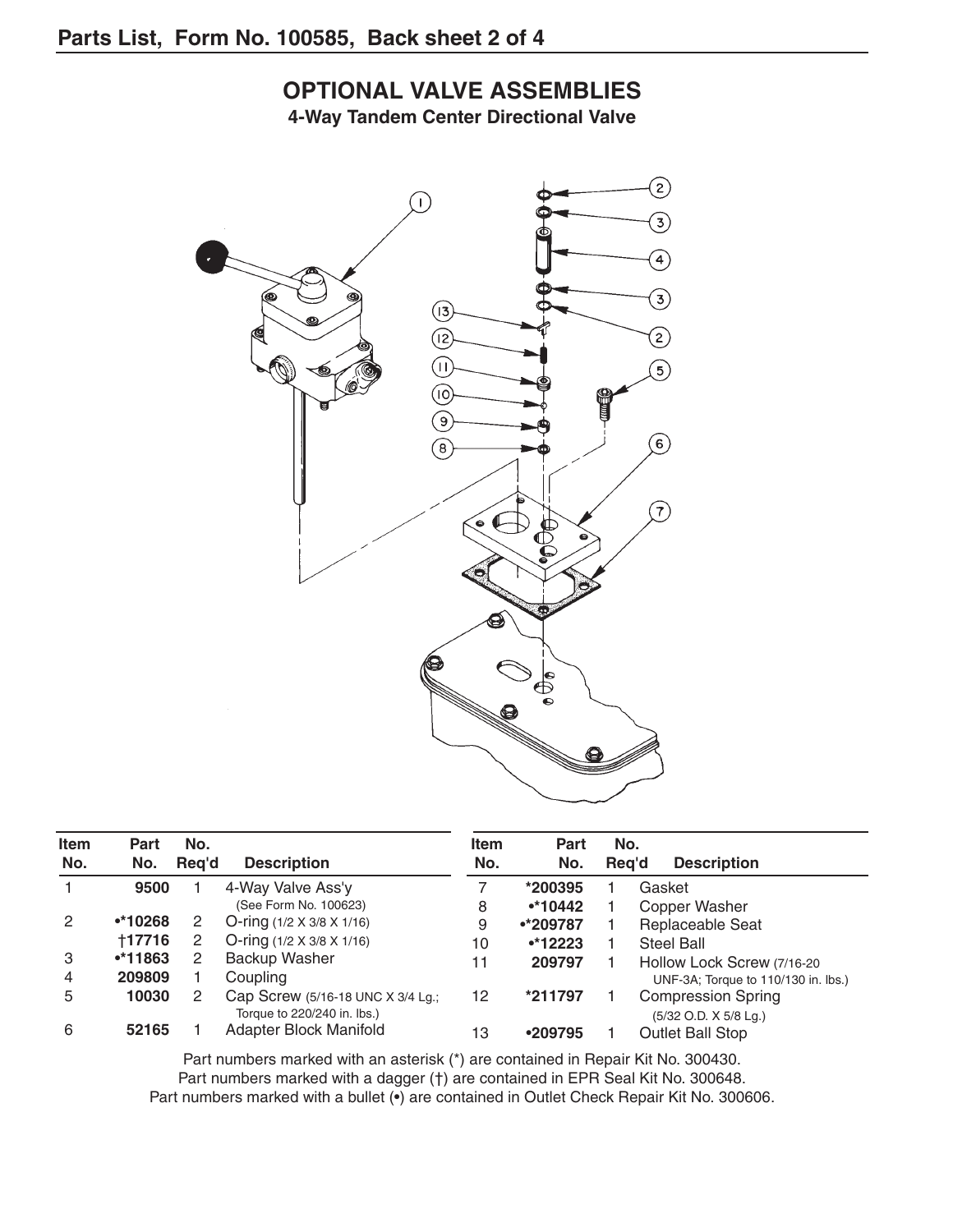**Two Position, 2-Way Manual Valve**



Part numbers marked with an asterisk (\*) are contained in Repair Kit No. 300430. Part numbers marked with a dagger (†) are contained in EPR Seal Kit No. 300648.



#### **Manifold Assembly**

| <b>Item</b><br>No. | Part<br>No. | No.<br>Reg'd | <b>Description</b>            |
|--------------------|-------------|--------------|-------------------------------|
| 1                  | 209945      | 2            | <b>Cap Screw</b>              |
|                    |             |              | (5/16-18 UNC X 2-1/2 Lg.;     |
|                    |             |              | Torque to 220/240 in. lbs.)   |
| 2                  | 45554       | 1            | Manifold                      |
| 3                  | *304829     | 1            | Gasket                        |
| 4                  | *10268      | 2            | O-ring (1/2 X 3/8 X 1/16)     |
|                    | +17716      | 2            | O-ring (1/2 X 3/8 X 1/16)     |
| 5                  | *11863      | 2            | <b>Backup Washer</b>          |
| 6                  | 202505      | 1            | Coupling                      |
| 7                  | 200609      | 1            | Drain Line                    |
| 8                  | 209795      | 1            | Outlet Ball Stop (Part of the |
|                    |             |              | Basic Pump Ass'y)             |

Part numbers marked with an asterisk (\*) are contained in Repair Kit No. 300430. Part numbers marked with a dagger (†) are contained in EPR Seal Kit No. 300648.

| Sheet No.     | 3 of 4            |
|---------------|-------------------|
| <b>Rev. 2</b> | Date: 29 May 1997 |

#### **OPTIONAL VALVE ASSEMBLIES Cont.**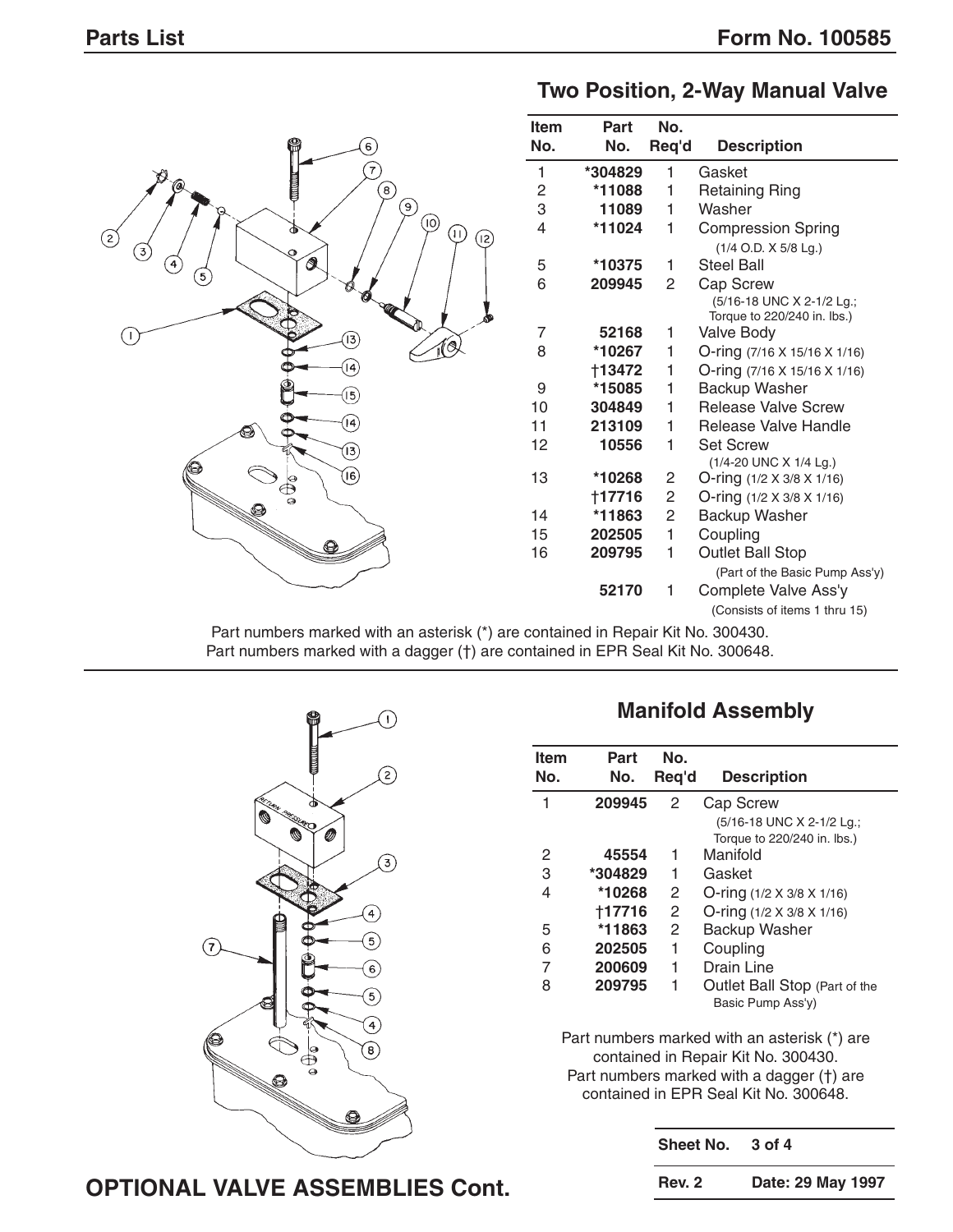#### **MOTOR CONTROL ASSEMBLY**

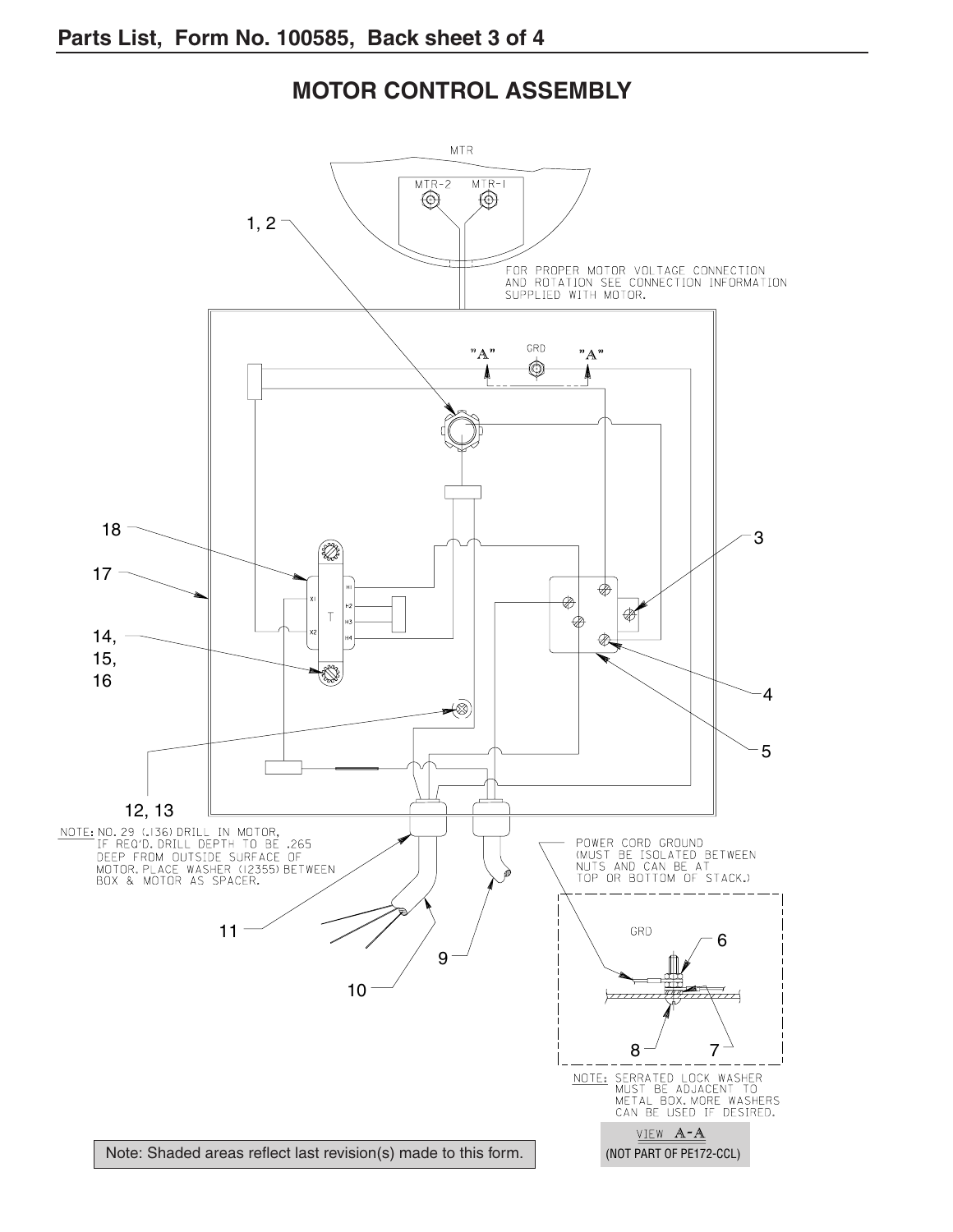### **Parts List** Form No. 100585

| <b>Item</b><br>No. | Part<br>No. | No.<br>Req'd | <b>Description</b>                                    | <b>Item</b><br>No. | <b>Part</b><br>No. | No.<br>Req'd   | <b>Description</b>           |
|--------------------|-------------|--------------|-------------------------------------------------------|--------------------|--------------------|----------------|------------------------------|
|                    | 11202       |              | Nipple                                                | 10                 | 12293              |                | 7.25 ft. Power Cord          |
| 3                  | 17370       |              | Screw (6-20 X 1/4 Lg.)                                | 11                 | 15993              | $\overline{2}$ | <b>Bushing</b>               |
| 4                  | 10975       | 4            | <b>Machine Screw</b>                                  | 12                 | 252253             |                | Screw (#8-32 X 1/2 Lg.)      |
|                    |             |              | (#8-32 UNC X 5/16 Lg.)                                | 13                 | 12355              |                | Washer                       |
| 5                  | 14667       |              | <b>Starter</b>                                        | 14                 | 10962              | $\overline{2}$ | Mach. Screw (8-32 UNC X 1/2) |
| 6                  | 10197       |              | Nut                                                   | Lg.)               |                    |                |                              |
|                    | 11108       |              | Washer                                                | 15                 | 10196              | $\overline{2}$ | <b>Nut</b>                   |
| 8                  | 10167       |              | <b>Machine Screw</b>                                  | 16                 | 11388              | $\mathbf{2}$   | Lockwasher                   |
|                    |             |              | (10-24 UNC X 3/4 Lg.)                                 | 17                 | 42575WH2           |                | Elect. Control Box           |
| 9                  | 25017       |              | <b>Remote Hand Switch</b><br>(See Back sheet 4 of 4.) | 18                 | 305665             |                | Transformer                  |



## **ELECTRIC SCHEMATIC 220 V., 50 Hz.**

 $L3$ 

Note: Shaded areas reflect last revision(s) made to this form.

# **WARNING**

#### **To help avoid personal injury, all electrical work must be done by a qualified electrician.**

 $\boldsymbol{\Omega}$ 

#### **North American & International Color Codes**

| Conductors North American International |  |
|-----------------------------------------|--|
| LineBlackBrown                          |  |
| NeutralWhite Blue                       |  |
| Ground Green Green/Yellow               |  |

## **ASSEMBLY INSTRUCTIONS**

After all components have been installed and torqued, the electric motor/gerotor shafts must turn freely when rotated by hand. If binding is encountered, proceed as follows:

- 1. Loosen electric motor mounting screws and gerotor housing bolts.
- 2. Retighten screws finger tight.
- 3. Rotate shafts by hand until free (no binding).
- 4. Retorque per print.
- 5. Rotate shafts again by hand to verify that binding is not encountered after torquing.

Adjust the alignment of the low pressure pump section and the alignment of the high pressure pump section to reduce noise to a minimum. Torque screw #10030 (Item #44 on sheet 1 of 4) and screws #209945 (Item #6 on sheet 3 of 4, if pump is equipped with a two position, 2-way valve. Item #1 on sheet 3 of 4, if pump is equipped with a manifold.) or screws #10030 (Item #5 on sheet 3 of 4, if pump is equipped

with a 4-way tandem valve) before testing and after any alignment of the high pressure pump section. Always replace washers #10258 (Item #11 on sheet 1 of 4) if the low pressure pump section has been realigned and the washers have been deformed.

**Sheet No. 4 of 4 Rev. 2 Date: 29 May 1997**